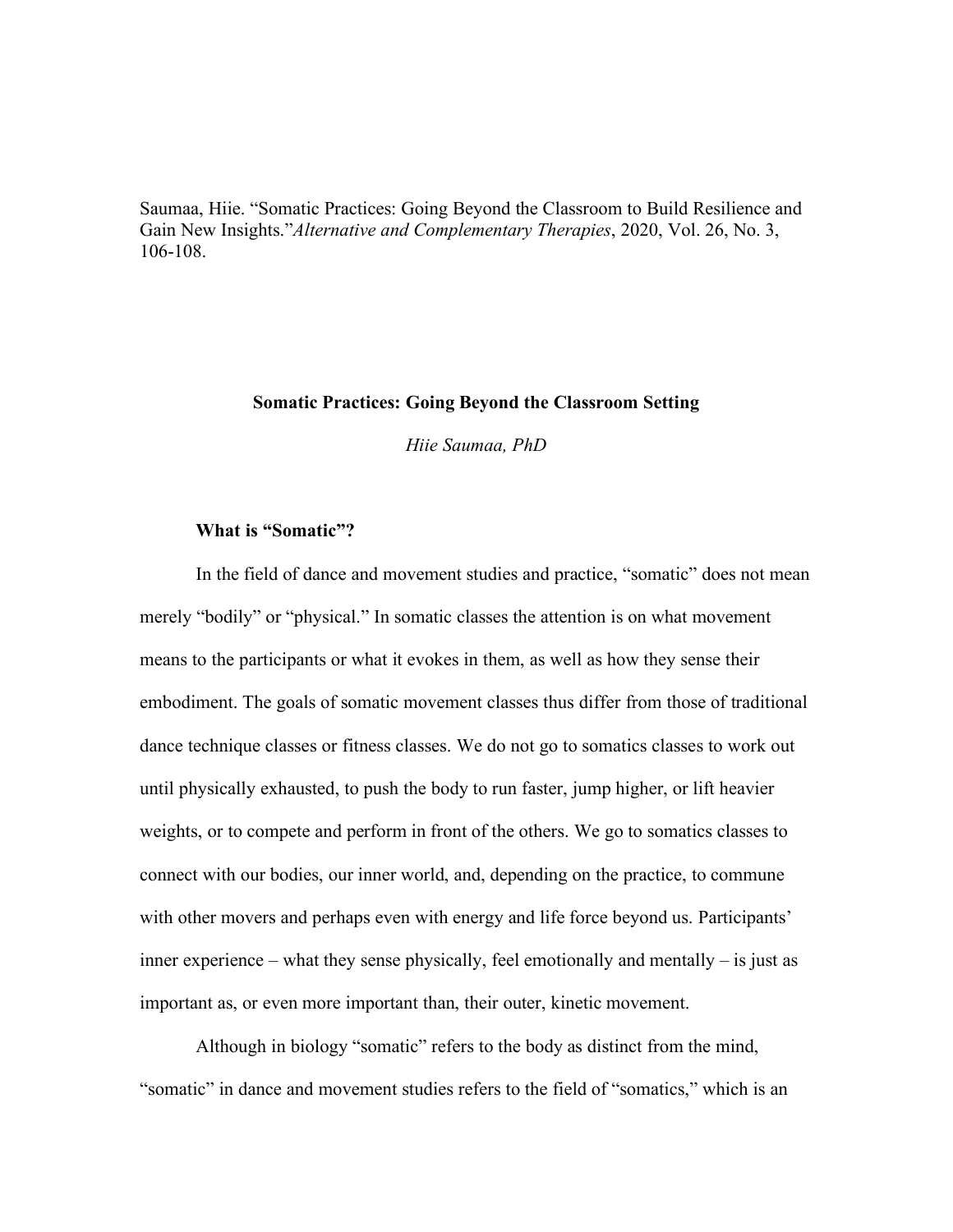umbrella term for a number of movement practices that focus on an individual's experience with movement. The Alexander Technique, the Feldenkrais Method©, Mind-Body Centering®, 5Rhythms, Nia, SuryaSoul©, Continuum, Soul Motion©, JourneyDance™, and Shake Your Soul® are among these practices. The coinage of the term "somatics" is attributed to philosopher and Feldenkrais practitioner Thomas Hanna. In his 1986 article "What is Somatics?" Hanna notes that the soma is the body perceived not from the third-person point of view, outwardly, but from within the first-person perspective: "The soma, being internally perceived, is categorically distinct from a body, not because the subject is different but because the mode of viewpoint is different: it is immediate proprioception – a sensory mode that provides unique data."1

A somatic class attempts to increase participants' awareness of their sensations and how they feel in their bodies. Somatics help us understand, as we move in the world, what it is like to live in a sensing, intelligent, lively body – what it is like to be alive, awake, alert. Often, participants gain insights not only into their physical selves but also what their emotions, mental state, and imagination are like on a given day. Somatic movement classes may calm the nervous system, make us feel more connected to our bodies and help us get in touch with what our bodies are telling us through physical sensations. The classes can increase our range of motion and flexibility, help with posture and alignment, and make us more fit and stronger physically. Moving mindfully with others can give us a sense of community, lift our spirits, nourish our emotions, put us in touch with joy, gratitude, and trust, and increase our creativity and self-expressivity.

But how does one take the lessons learned in somatic movement classes and use them in daily life? How to make the positive and healthful physical, mental, and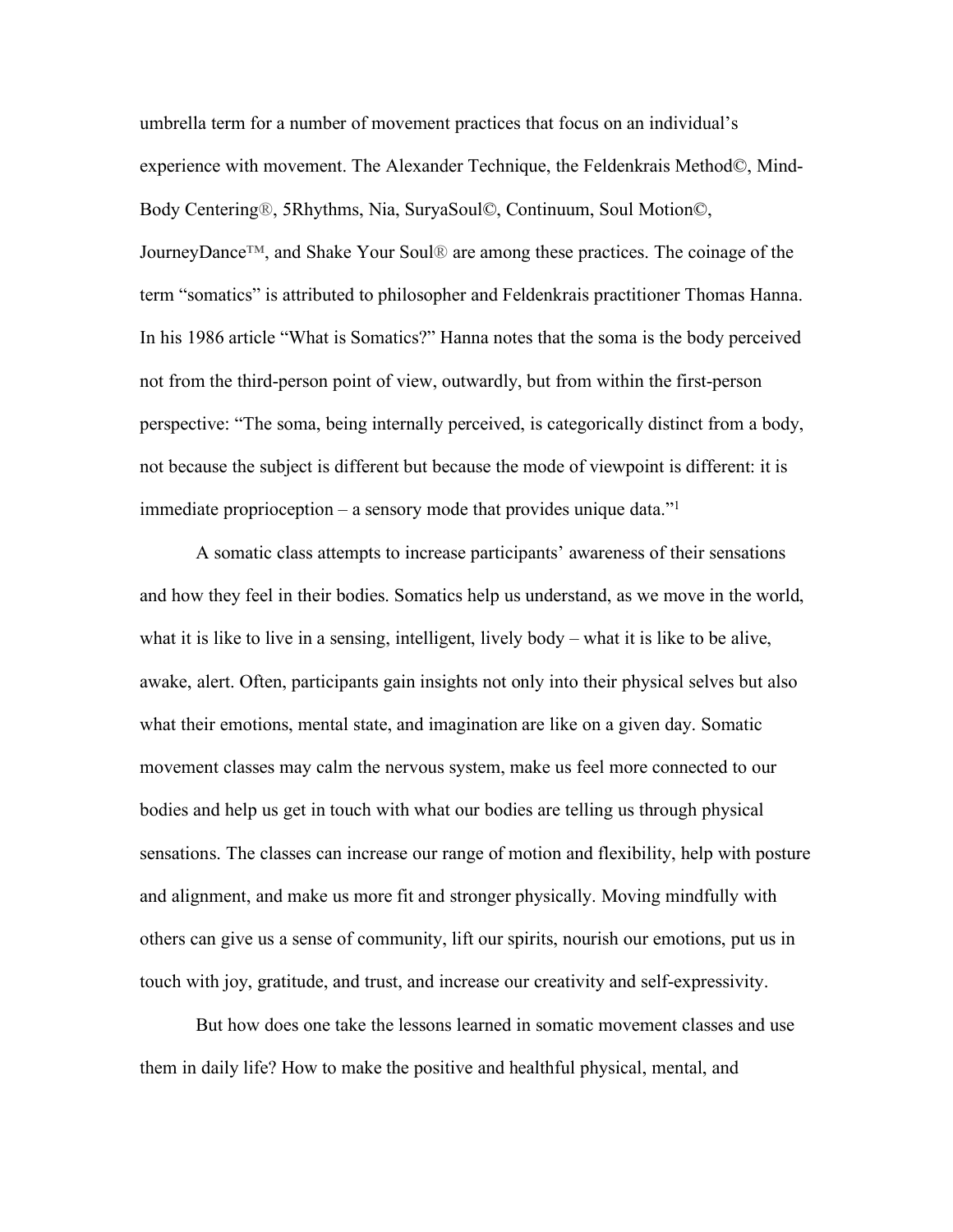emotional effects last? What steps can somatics professionals take in order to help clients use somatic tools outside of the context of a classroom or a private session, so that they actively choose healthier habits and keep up a healthy lifestyle? This question of how to encourage clients to put what they have learned in a session into practice and make healthier choices is one that medical professionals share.

In what follows, I examine the notion of transfer – the act of bringing experience or knowledge from one realm of life into another. Whether and how do experiences in somatic movement classes impact participants' life? For example, could skills gained in somatic classrooms help strengthen emotional resilience and help during times of increased stress and challenge? To investigate these questions, I look into my own and my clients' experiences. My goal is to inspire readers to actively pay attention to how experiences gained through mindful movement and somatic dance could carry over to their experiences outside of the movement class. A sentence or motto such as "life is a dance," "dance your life," or "my life and dance are one flow" might be commonplace; yet articulating what exactly makes "life" a "dance" or how exactly one life sphere influences another can be challenging. I suggest that learning to transfer knowledge and skills between life spheres is valuable and constitutes a type of intelligence not often talked about in the context of movement education.

### **Examples from Somatic Practices**

While all somatic practices aim to contribute to participants' wellbeing, some methods have a clear focus on helping students maintain better posture, alignment, and a sense of ease not only during or after the class but in their lives in general. The Alexander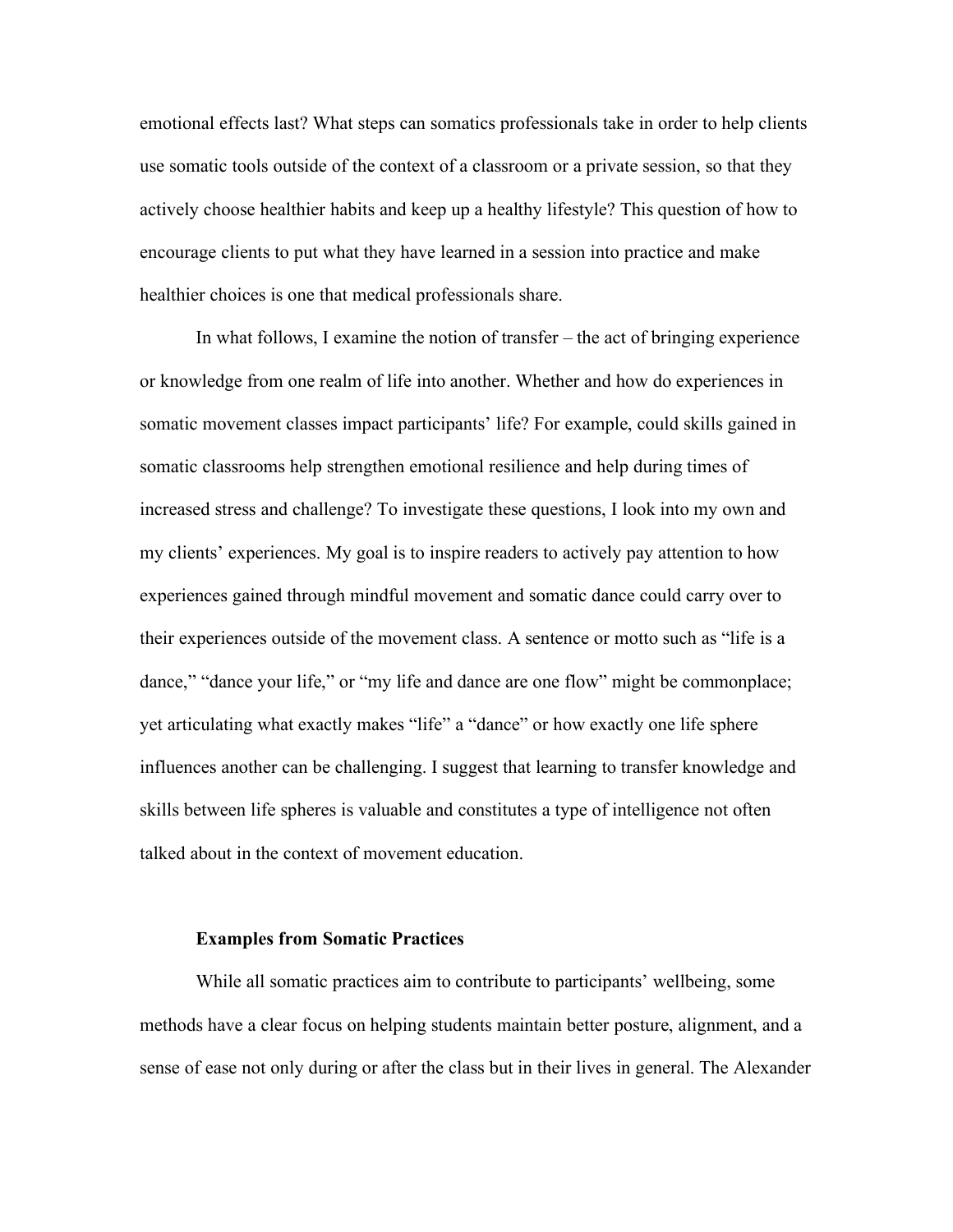Technique, for example, is concerned with how we *use* the body in our daily activities – be it sitting, walking, sleeping, or gazing at a computer screen or typing a text message. Alexander Technique practitioners observe their daily physical and mental habits and learn to replace habits that lead to muscular holding patterns and physical and mental stress with habits that are mindful of physical alignment and the body's architecture. In the words of Glen Park, author and Alexander Technique practitioner, the Alexander Technique teaches how to release chronic patterns of misuse, "not only when you are at home, recovering from the trials of the day, nor simply during the period of an Alexander lesson, but actually during the times that the stress is at its greatest. It is possible to apply the technique to any situation in your life."2

In the dance and meditation practice SuryaSoul©, the creators Sabine Zweig and Philippe Beaufour deliberately draw participants' attention to their actions and choices outside the dance studio. "What will you take from this workshop to your life? What is the word that remains in your mind and body?" they would ask. The question is not rhetorical – the participants answer. "What do you bring to the dance today?" the leaders ask before the session. "My calmness; my humor; my movements; the energy of my body; my kindness," the participants might reply. "What you do in this workshop, what you practice and gain here – your energy, your mood, your touch, your sense of peace – will impact those around you – your pets, your kids, your partner, your neighbors, your community, your city, the earth, the universe," the teachers remind us, referring to the awareness of widening circles of influence, from the individual to the community to the world.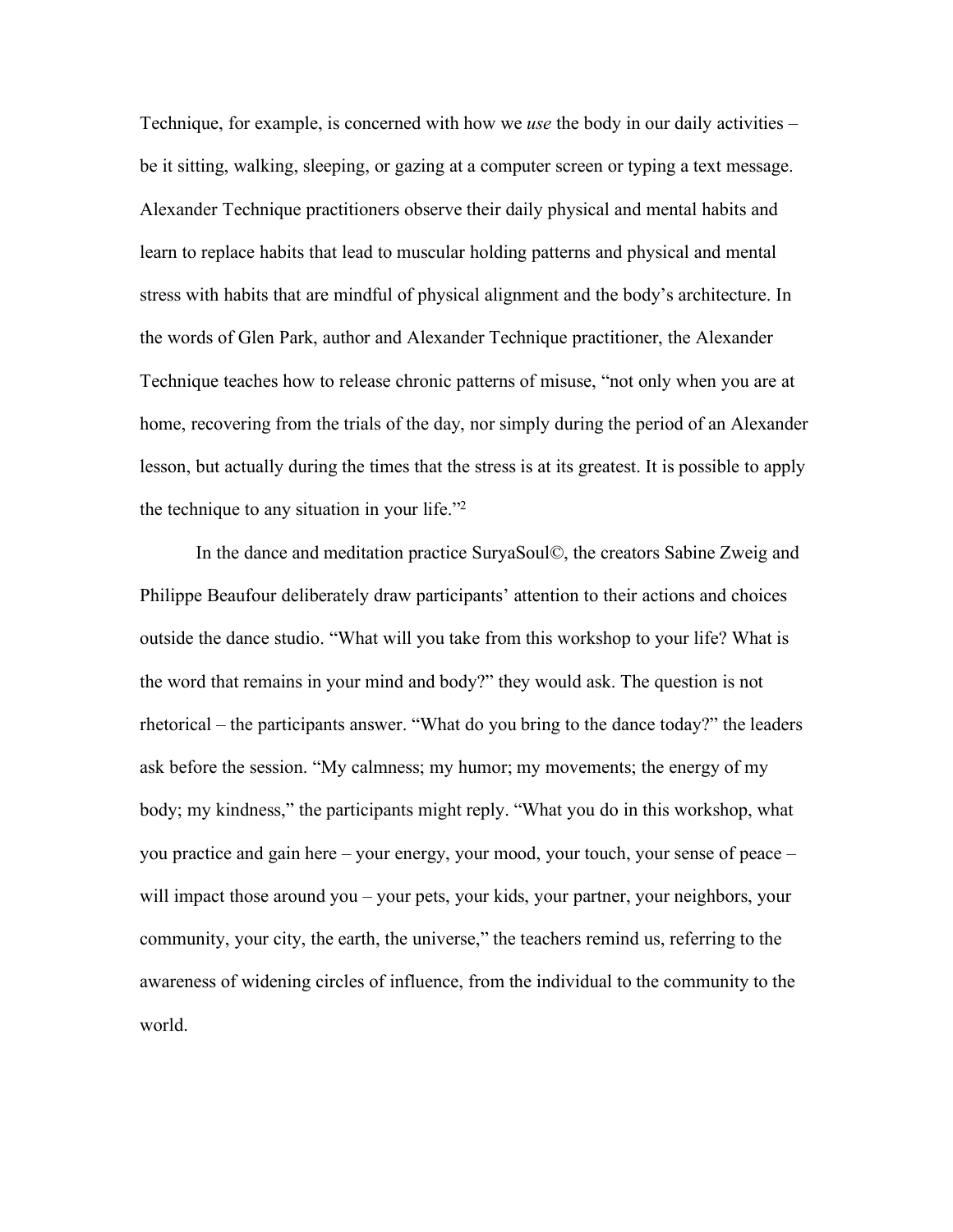In one exercise in,SuryaSoul the participants are in groups of three: the person in the middle lays his/her hands on the shoulders of the two partners, relaxes the knees, slightly arches the spine and opens the chest and the throat to the space above. Together the three movers slowly walk across the room. "I just had a physical sensation of opening my heart, being in a vulnerable position, and these two partners were here for me; I was able to lean on them and feel open-hearted," I noticed after this exercise. My interactions with these two partners inside and outside of the class were immediately different because of this nonverbal movement experience: I felt kindness and trust. This feeling inspired me to be more heartful in my dynamics with other people in my life, a lesson we need to be reminded of.

## **Somatic Transfer**

In *How To Land,* dance scholar and dancer Ann Cooper Albright posits that there is a link between how we think and how we move through the world. She illuminates how the improvisational partner dance form, Contact Improvisation, somatic in its intent, teaches how to "fall with pleasure and not fear, how to expand into the ground and not tense away from it."3 Her book uses the concept of falling, the notion developed from this physical practice of Contact Improvisation, to tackle political events of contemporary America and shed light on disorientation, trauma, and a sense of insecurity, instability, and anxiety that are a part of many people's lives. The account shows how a somatic movement form can potentially help us navigate life's insecurities and teach us how to "accept our falls with grace and learn how to land with intention."4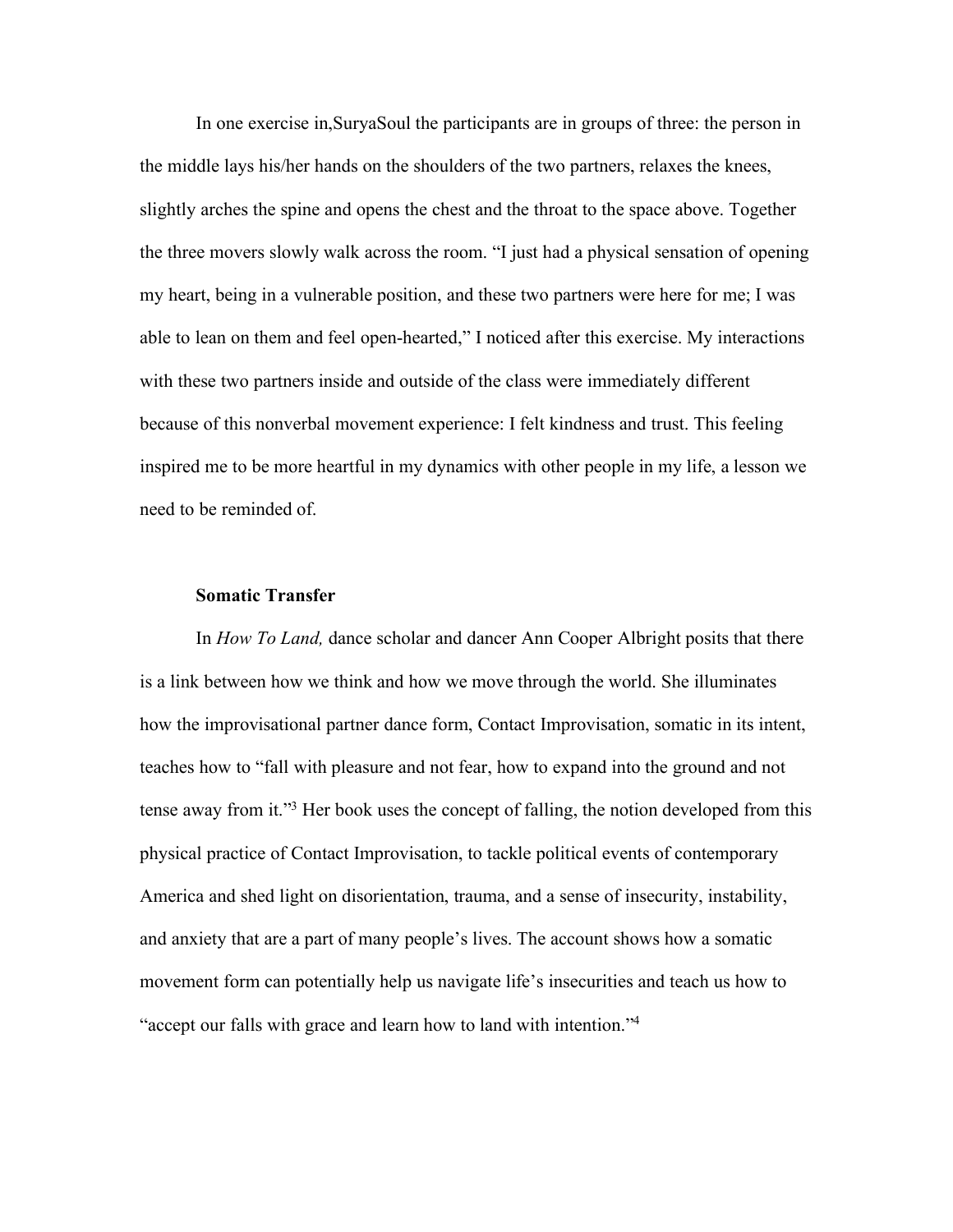In my last year of doctoral studies, I was facing many stressful circumstances: writing a dissertation, a process in which the creator is mostly alone and in face of criticism by the advisers, is difficult in its own right. Added to that were other stressors: will I get an academic job that grants me a visa to stay in the United States? Will I leave this country? Where will I live? Where is my income going to come from? During these times, I often felt how my grounding was unstable – I was not able to project into the future and imagine possible routes. I was in particular need of emotional resilience. Actively engaging with the unknown and the unpredictable is a necessity in life; longterm instability, however, can come at a cost.

Almost daily I would go to my local neighborhood gym on the Upper West Side in Manhattan. I was learning and practicing BodyLogos© – a strength training practice developed by former Broadway dancer and Taoist minister Tammy Wise in New York City. In this conditioning practice, one not only sculpts the muscles but also learns how to work with energy, attend to the sensations in the muscles and let go of unnecessary tensions and muscular holding patterns. Conditioning becomes a time to commune with the muscles and bones, to sense the body from the inside out, to meditate as one moves the weights or a resistance band. Taoist principles of Yin and Yang, Five Elements, and the knowledge of acupuncture pressure points are integrated into the practice.

I was working with freeweights of different sizes, shaping the muscles of the arms, the back, and the chest. Doing another round of triceps extensions, bending and unbending the arm from the elbow, I realized that what I was holding in my hands was, yes, a dumbbell, but this dumbbell could be a symbol for something else. It could stand for any kind of resistance that I had to face – my dissertation, my advisers' feedback, the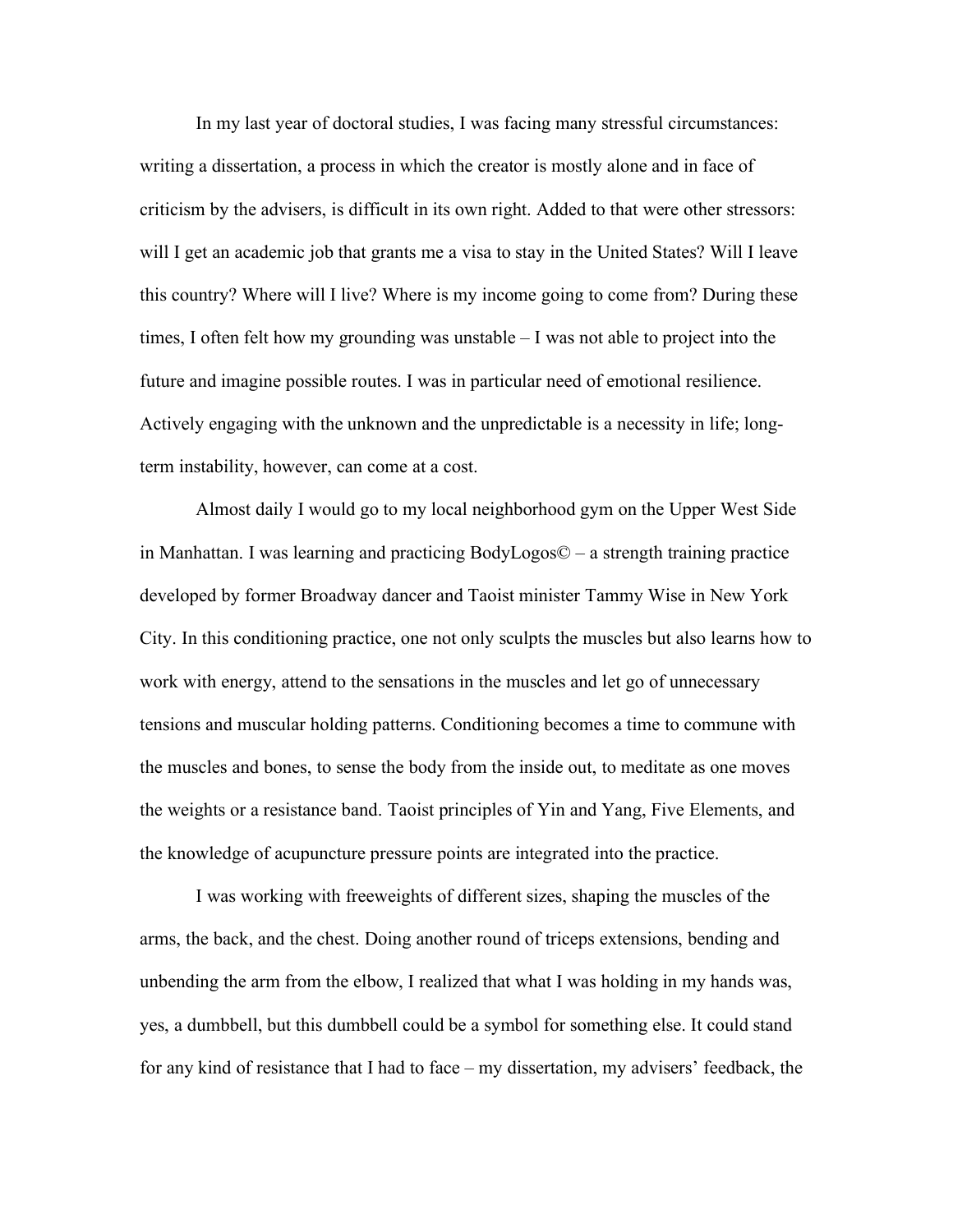difficulty of finding a job, a visa, money, and feelings of anxiety and fear of the future. I was holding a dumbbell in my hand, but in my inner world, I saw and sensed an image of me engaging with challenging aspects of my life at that moment. At the gym, doing triceps extensions and biceps curls, I was learning about connecting, over and over, to a challenge.

This education directly impacted my work. Instead of quitting my project or feeling discouraged by others' comments, I kept engaging with the project. I kept connecting to it. Writing became a practice of mental weightlifting. My practice of turning inward, feeling the weight of the dumbbells and sensing the response of the muscles helped me build perseverance in writing. I transferred the skillset that I was developing in the weight room to my work as an intellectual.

Another instance of transfer occurred via my Nia dance classes. Nia is a somatic dance form that blends elements from martial arts, dance arts, and healing practices. It combines easy choreography, free movement expression, and exploration of movement from the inside out. I struggled with the free dance component for years: when the instructor left us completely to our own devices I felt uncomfortable. I did not know what to do or how to move; I felt self-conscious and ungraceful. I stayed with the practice, learned more about the technique, became fascinated with exploring different ways to move in this nonjudgmental setting, and started to let go of my inner inhibitions. Little by little I started to enjoy free dance to the extent that my attitude changed completely: free dance became one of my favorite components of the class and I did not think twice when the instructor asked us to move in our own way. I was right there, in my own expression and exploration, uninhibited and free.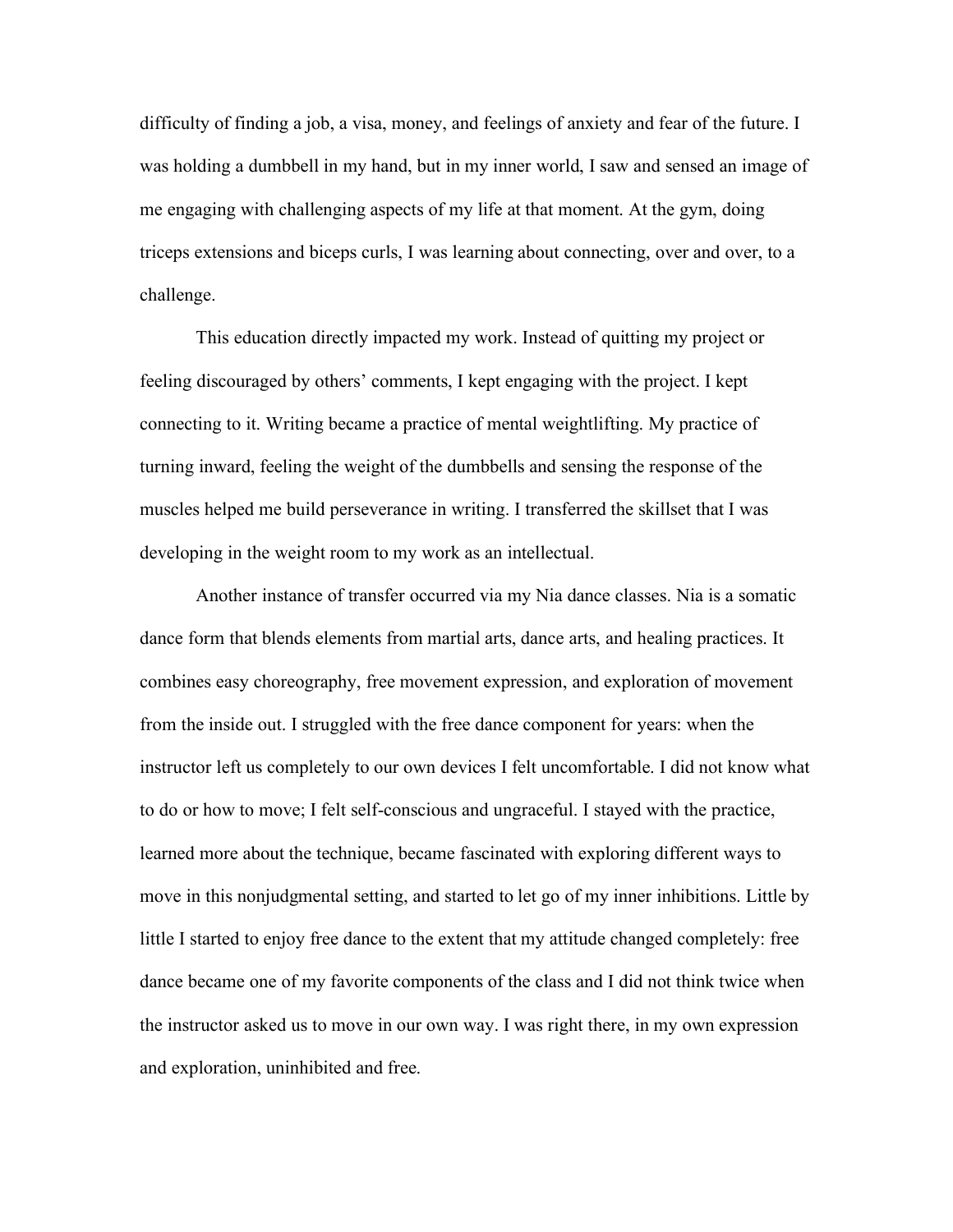During this time, I was experiencing one of the most prominent stumbling blocks for any writer – procrastination. Activities such as reading or doing extensive research or taking notes and polishing already written pieces easily take over the actual writing. Hours and days go by, some work gets done, but little or no writing happens. As I was sitting behind my computer and busying myself with watching YouTube videos waiting for the right mood to start writing, I suddenly thought of my dance classes. I remembered how easy it was easy for me to step into the free dance mode in my Nia classes even though I had had difficulties with it before. "Could I do something similar in my work as a writer?" I wondered. "Could I just start writing and be in the flow, right away?" My body remembered clearly what it was like to start dancing, to get absorbed, fully focused on what I was doing, in a state of flow. Because I had trained this capability in myself physically – it felt familiar to my body – I was able to recreate a similar state mentally. My experience on the dance floor carried over directly into my experience as a writer. My mind was dancing, freely, creatively, staying on task.

Years later, working with a client and her fourteen-year-old daughter, in a motherdaughter Nia dance class, I encountered a similar scenario. At the outset of the session the mother mentioned that the daughter had been working on a short story but had stopped because she did not know how to move forward. She had a "writer's block." During the class, we did several movement activities that were related to this question – we conjured up the characters of her story and their personalities as we danced; we used sharper and more categorical martial arts inspired moves to "break free" from the writer's block or to "throw" it out of the way. We imagined having a "magic wand" and used it to give one another different movement impulses and created imaginary landscapes and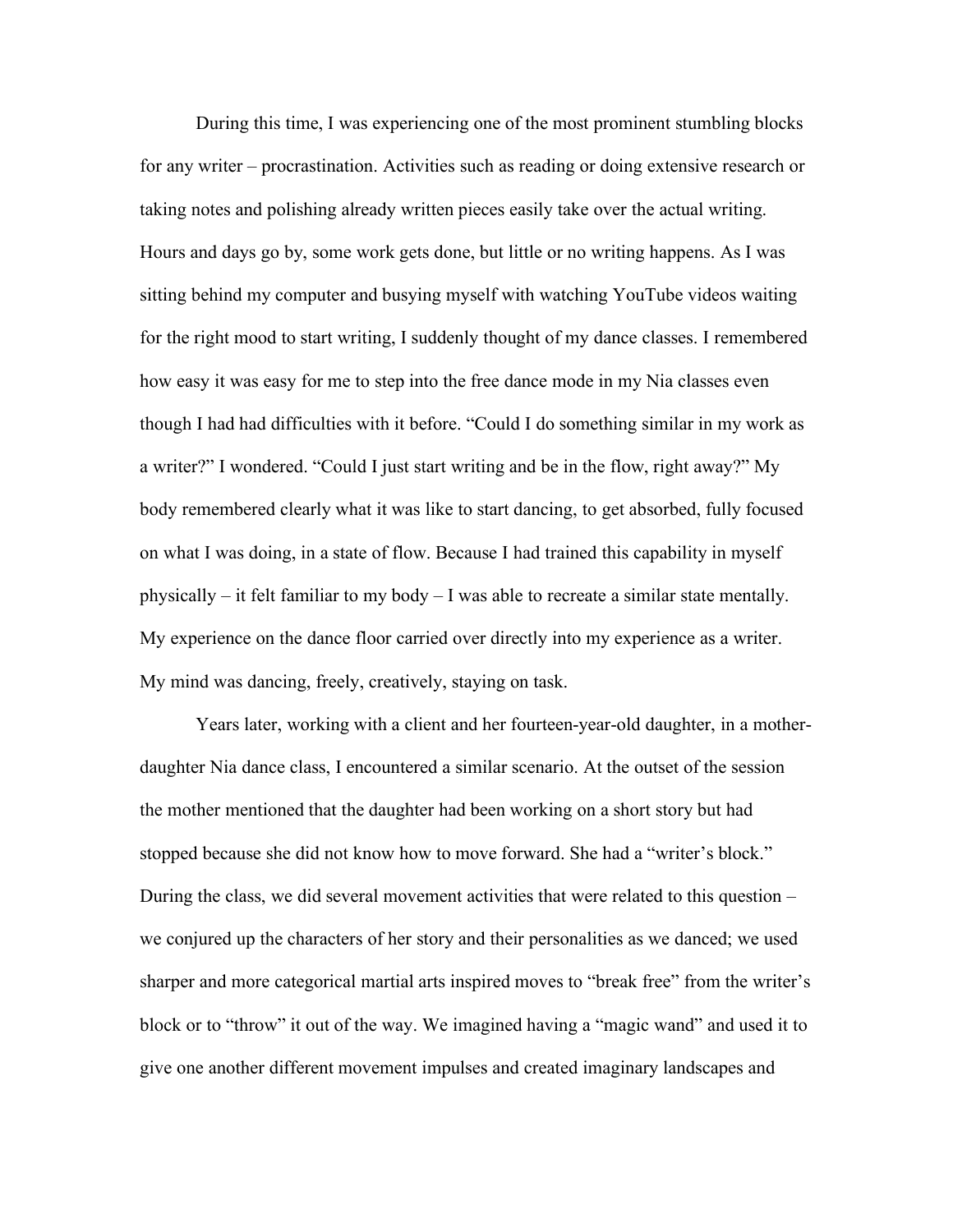colors. We enlivened our imaginations through movement. Two hours after the class, I heard from the mother than the daughter had found a way to continue her short story.

## **Conclusion**

"Transferable skills" are talked about in high school, college, and university settings: developing "transferable skills" in students could be one of the goals of a teacher or a professor. The notion of transfer should also be taken seriously in movement education: the nonverbal communication and a sense of belonging in a community make somatic movement classes particularly rich for potential insights and knowledge that might arrive kinetically, nonverbally. Building links between "movement" and "life" is an area where somatic practices can potentially contribute a lot.

The instances that I discussed serve as examples of a possible fruitful and empowering relationship between a somatic health and wellbeing activity, on the one hand, and a different practice or activity, on the other. Practitioners of alternative and complementary therapies can recommend somatic movement classes as one possible way for clients to develop holistic lifestyles. Noticing what happens to us inwardly and outwardly as we move and learning to transfer this knowledge to other life scenarios can be a powerful resource for building emotional resilience, inner strength, and novel problem solving. Practicing opening our hearts on the dance floor, sensing peace as we dance with other movers, or exercising our imaginations and inner sight as we connect to our muscles and bones in the weight room can find their way into our daily existence and lead to more fulfilling, enriching, embodied, and soulful life experiences. Some resources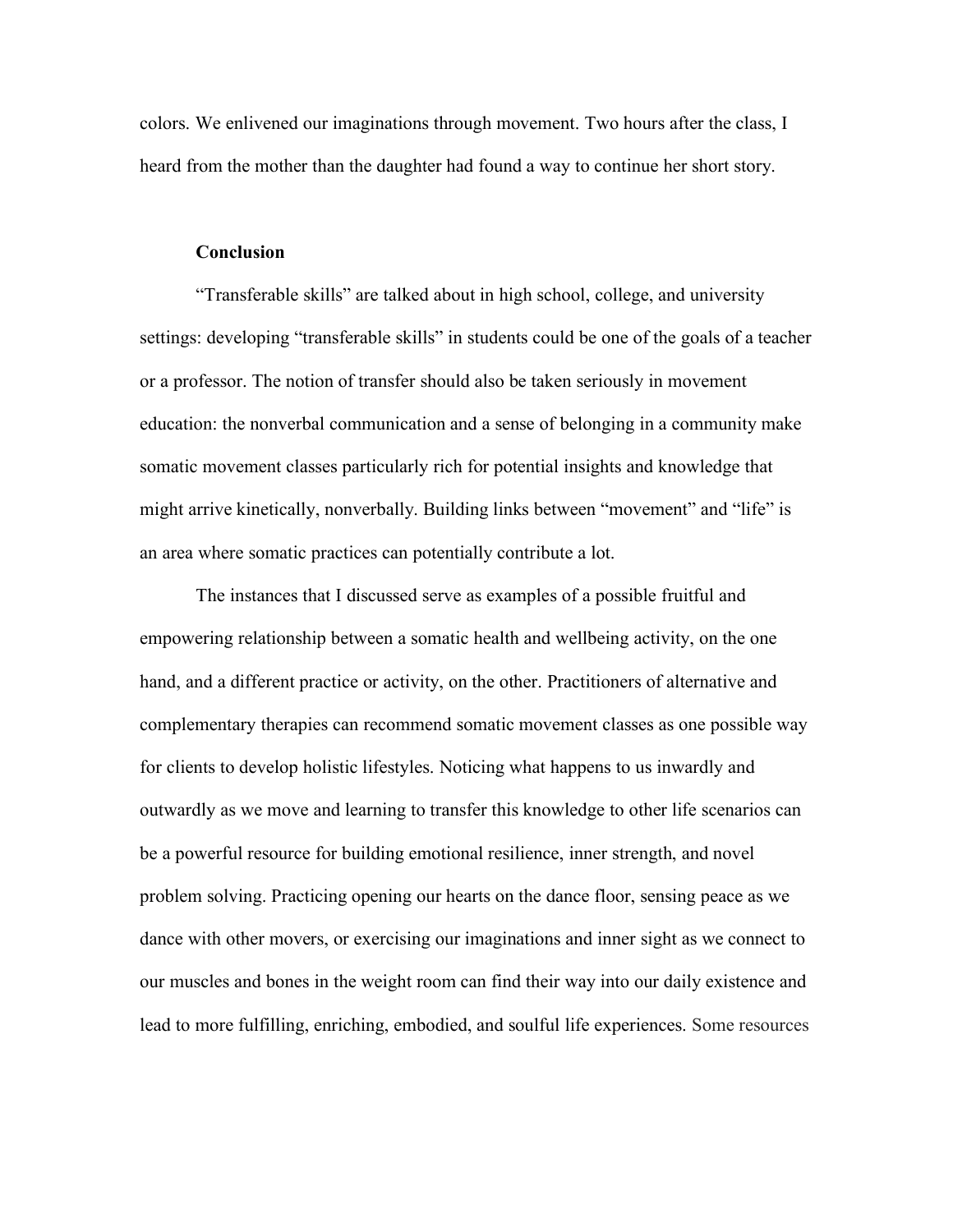to find local classes are (nianow. com), (journeydance.com), (5rhythms.com),

(tamalpa.org), and (suryasoul.com).

 

### **References**

**Hiie Saumaa, PhD** (Columbia University), is a dance writer and movement educator. She writes about interconnections between dance, language, somatics, embodied knowledge, and imagination. In 2018-2019, she was an inaugural fellow at Columbia University's Institute for Ideas & Imagination in Paris, France, and in 2017, she was a fellow at the Dance Division of the New York Public Library for the Performing Arts. She has taught at Columbia University, New York University, the University of Tennessee, Paris College of Art, Emlyon Business School, and the Catholic University of Paris. Dr. Saumaa is completing a book on the multi-artistry and creativity of the choreographer Jerome Robbins. Her publications have appeared in *Dance Research Journal*, *Dance Chronicle*, *The Journal of Dance, Movement, and Spiritualities*, *Somatics Magazine/Journal*, and *Routledge Companion to Dance Studies*, among others. She is a certified instructor of Nia dance, BodyLogos©, and JourneyDance™, and teaches classes

<sup>&</sup>lt;sup>1</sup> Hanna, T. "What is Somatics?" Somatics 5 (4), 4.

<sup>2</sup> Park, G. The Art of Changing: A New Approach to the Alexander Technique. Bath: Ashgrove Press, 1989, 10.

<sup>&</sup>lt;sup>3</sup> Albright, A.C. How to Land: Finding Ground in an Unstable World. Oxford: Oxford University Press, 2019, 10.

<sup>4</sup> Albright, A.C. How to Land: Finding Ground in an Unstable World. Oxford: Oxford University Press, 2019, 10.